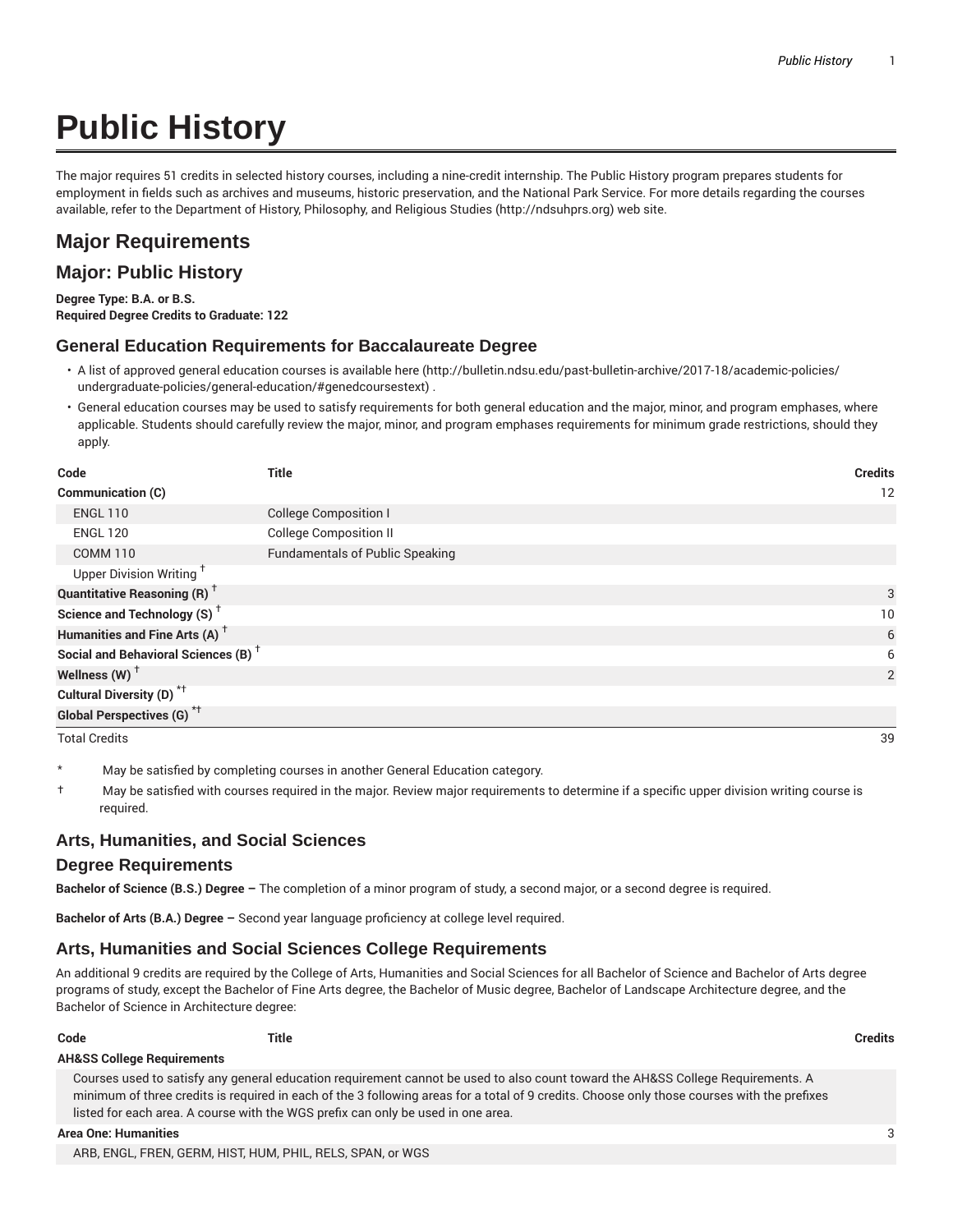| Area Two: Social Sciences |  |
|---------------------------|--|
|                           |  |

ANTH, CJ, COMM, EMGT, POLS, SOC, or WGS

#### **Area Three: Fine Arts** 3

ARCH, ART, ENVD, LA, MUSC, or THEA

Total Credits 9

# **Major Requirements**

Note: Thirty-three (33) credits of the major must be taken in residence at NDSU.

| Code                                                   | <b>Title</b>                                                                  | <b>Credits</b> |  |  |  |
|--------------------------------------------------------|-------------------------------------------------------------------------------|----------------|--|--|--|
| <b>Public History Major Requirements</b>               |                                                                               |                |  |  |  |
| Select one history survey course from the following:   |                                                                               | 3              |  |  |  |
| <b>HIST 101</b>                                        | <b>Western Civilization I</b>                                                 |                |  |  |  |
| <b>HIST 102</b>                                        | <b>Western Civilization II</b>                                                |                |  |  |  |
| <b>HIST 103</b>                                        | U.S. to 1877                                                                  |                |  |  |  |
| <b>HIST 104</b>                                        | <b>U.S. Since 1877</b>                                                        |                |  |  |  |
| <b>HIST 251</b>                                        | Introduction To Public History                                                | 3              |  |  |  |
| <b>HIST 252</b>                                        | Introduction to Museum Work                                                   | 3              |  |  |  |
| <b>HIST 352</b>                                        | <b>Museum Collections Management</b>                                          | 3              |  |  |  |
| <b>HIST 390</b>                                        | <b>Historical Research and Writing</b>                                        | 3              |  |  |  |
| <b>HIST 401</b>                                        | Archival Theory and Practice                                                  | 3              |  |  |  |
| <b>HIST 403</b>                                        | <b>Archival Preservation</b>                                                  | 3              |  |  |  |
| <b>HIST 404</b>                                        | <b>Digital History</b>                                                        | 3              |  |  |  |
| <b>HIST 415</b>                                        | Public Memory and Memorialization in America                                  | 3              |  |  |  |
| <b>HIST 489</b>                                        | Senior Seminar (Capstone)                                                     | 3              |  |  |  |
| <b>HIST 496</b>                                        | Field Experience (Approved Internship)                                        | 9              |  |  |  |
|                                                        | Distribution Requirement: Minimum credit required for each distribution area. |                |  |  |  |
| U.S. History: Select 6 credits from the following:     |                                                                               | 6              |  |  |  |
| <b>RELS 340</b>                                        | <b>New Religious Movements</b>                                                |                |  |  |  |
| <b>RELS 345</b>                                        | <b>Religion and Politics</b>                                                  |                |  |  |  |
| <b>HIST 382</b>                                        | Canada                                                                        |                |  |  |  |
| <b>HIST 415</b>                                        | Public Memory and Memorialization in America                                  |                |  |  |  |
| <b>HIST 420</b>                                        | <b>Colonial American History</b>                                              |                |  |  |  |
| <b>HIST 422</b>                                        | U.S. History 1829-1917 I                                                      |                |  |  |  |
| <b>HIST 423</b>                                        | U.S. History 1829-1917 II                                                     |                |  |  |  |
| <b>HIST 424</b>                                        | U.S. History 1917-Present I                                                   |                |  |  |  |
| <b>HIST 425</b>                                        | U.S. History 1917-Present II                                                  |                |  |  |  |
| <b>HIST 428</b>                                        | War and Society in Early America                                              |                |  |  |  |
| <b>HIST 431</b>                                        | The North American Plains                                                     |                |  |  |  |
| <b>HIST 434</b>                                        | <b>Environmental History</b>                                                  |                |  |  |  |
| <b>HIST 436</b>                                        | American Frontier to 1850                                                     |                |  |  |  |
| <b>HIST 437</b>                                        | American West Since 1850                                                      |                |  |  |  |
| Non U.S. History: Select 6 credits from the following: |                                                                               | 6              |  |  |  |
| <b>HIST 320</b>                                        | History of Christianity (May satisfy general education category A and G)      |                |  |  |  |
| <b>HIST 355</b>                                        | History of Global Islam                                                       |                |  |  |  |
| <b>HIST 381</b>                                        | Australia & New Zealand                                                       |                |  |  |  |
| <b>HIST 440</b>                                        | The Ottoman Empire                                                            |                |  |  |  |
| <b>HIST 450</b>                                        | <b>Ancient History</b>                                                        |                |  |  |  |
| <b>HIST 451</b>                                        | <b>Medieval History</b>                                                       |                |  |  |  |
| <b>HIST 454</b>                                        | Renaissance And Reformation                                                   |                |  |  |  |
| <b>HIST 455</b>                                        | The Eighteenth Century                                                        |                |  |  |  |
| <b>HIST 456</b>                                        | Europe 1815-1914                                                              |                |  |  |  |
| <b>HIST 457</b>                                        | Europe Since 1914                                                             |                |  |  |  |